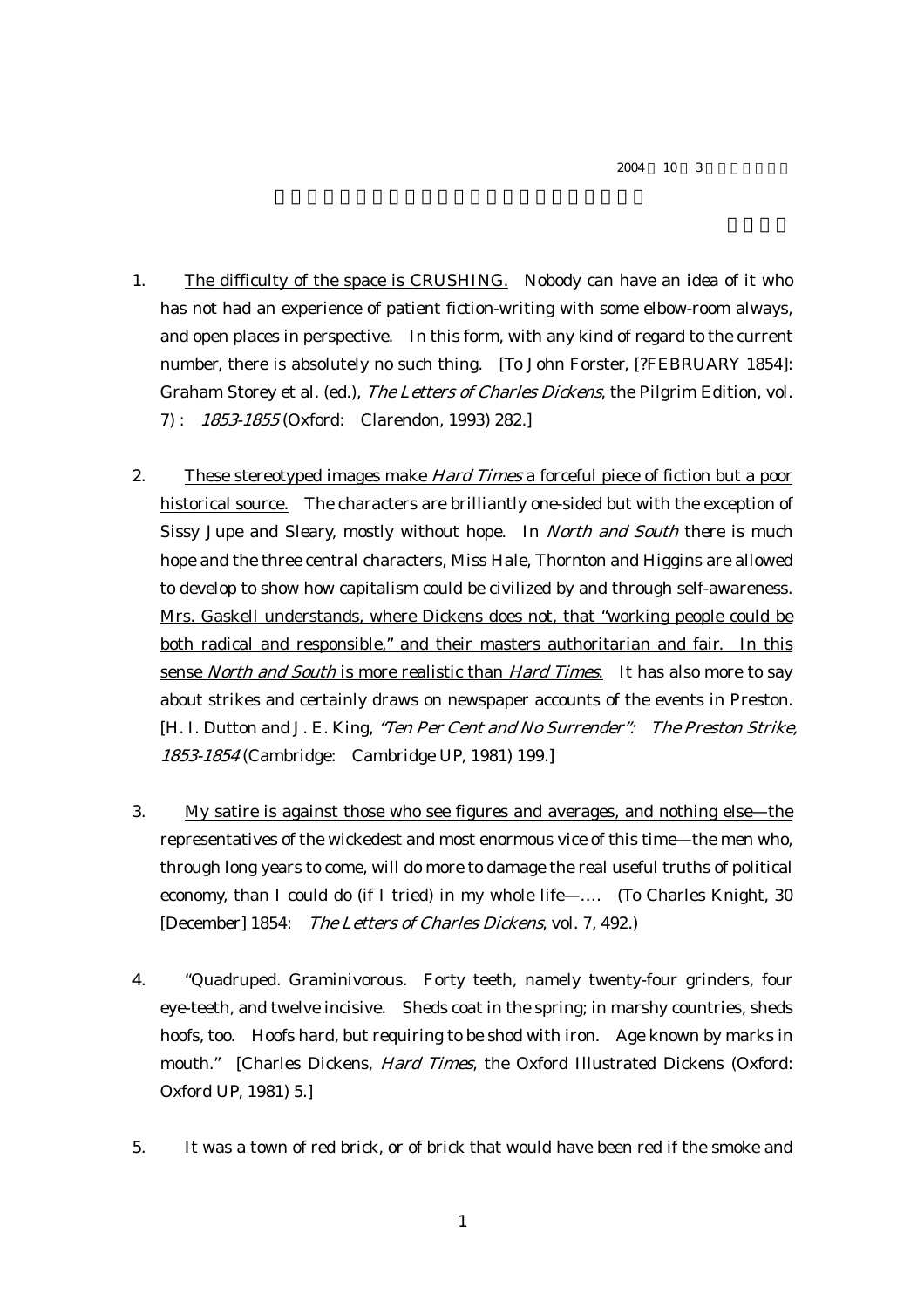ashes had allowed it; but as matters stood it was a town of unnatural red and black like the painted face of a savage. It was a town of machinery and tall chimneys, out of which interminable serpents of smoke trailed themselves for ever and ever, and never got uncoiled. It had a black canal in it, and a river that ran purple with ill-smelling dye, and vast piles of building full of windows where there was a rattling and a trembling all day long, and where the piston of the steam-engine worked monotonously up and down like the head of an elephant in a state of melancholy madness…. (HT 22)

- 6. The lights in the great factories, which looked, when they were illuminated, like Fairy palaces—or the travelers by express-train said so—were all extinguished; and the bells had rung for knocking off for the night, and had ceased again; and the Hands, men and women, boy and girl, were clattering home. Old Stephen was standing in the street, with the old sensation upon him which the stoppage of the machinery always produced—the sensation of its having worked and stopped in his own head.  $(HT64)$
- 7. Removing her eyes from him, she sat so long looking silently towards the town, that he said, at length: "Are you consulting the chimneys of the Coketown works, Louisa?"

 "There seems to be nothing there but languid and monotonous smoke. Yet when the night comes, Fire bursts out, father!" she answered, turning quickly.  $(HT100)$ 

- 8. Although Mr. Bounderby carried it off in these terms, holding the door open for the company to depart, there was a blustering sheepishness upon him, at once extremely crestfallen and superlatively absurd. Detected as the Bully of humility, who had built his windy reputation upon lies, and in his boastfulness had put the honest truth as far away from him as if he had advanced the mean claim (there is no meaner) to tack himself on to a pedigree, he cut a most ridiculous figure….he could not have looked a Bully more shorn and forlorn, if he had had his ears cropped. (HT 263)
- 9. Now, the clustered roofs, and piles of buildings, trembling with the working of engines, and dimly resounding with their shrieks and throbbings; the tall chimneys vomiting forth a black vapour, which hung in a dense ill-favoured cloud above the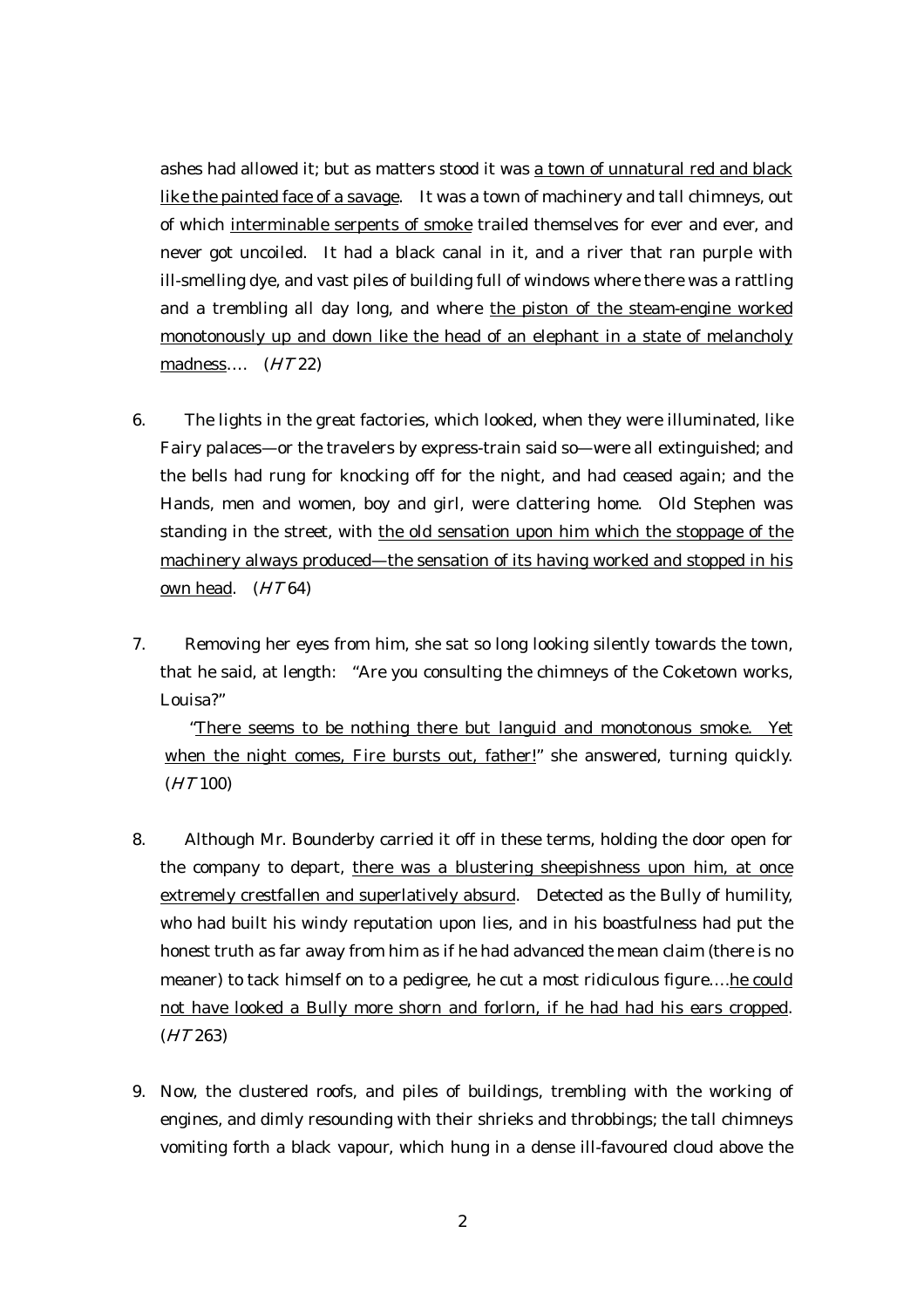housetops and filled the air with gloom; the clank of hammers beating upon iron, the roar of busy streets and noisy crowds, gradually augmenting until all the various sounds blended into one and none was distinguishable for itself, announced the termination of their journey. [Charles Dickens, The Old Curiosity Shop, the Oxford Illustrated Dickens (Oxford: Oxford UP, 1987) 325.]

 But, night-time in this dreadful spot!—night, when the smoke was changed to fire; when every chimney spirted up its flame; and places, that had been dark vaults all day, now shone red-hot, with figures moving to and fro within their blazing jaws, and calling to one another with hoarse cries—night, when the noise of every strange machine was aggravated by the darkness; when the people near them looked wilder and more savage;…. (OCS 336)



Philip James de Loutherbourg, 'Coalbrookdale by Night,' 1801. Science Museum, London/Science and Society Picture Library.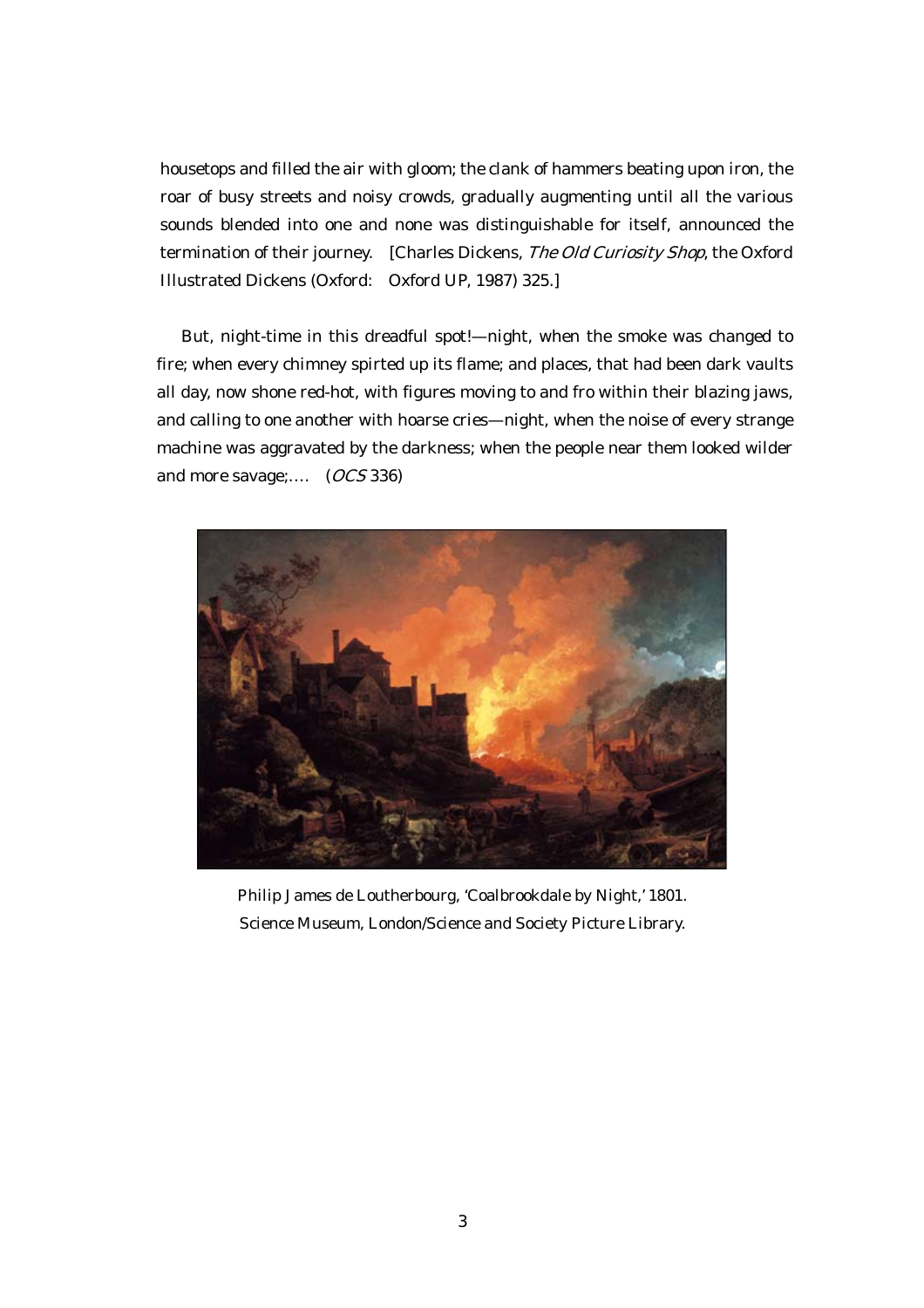

Paul Sandby Munn, 'Bedlam Furnace, Madeley Dale, Shropshire,' 1803.

 As he[trooper George] comes into the iron country farther north, such fresh green woods as those of Chesney Wold are left behind; and coalpits and ashes, high chimneys and red bricks, blighted verdure, scorching fires, and a heavy never-lightening cloud of smoke, become the features of the scenery. [Charles Dickens, Bleak House, the Oxford Illustrated Dickens (Oxford: Oxford UP, 1978) 845.]

- 10. I am sorry to hear of the Sale dropping, but I am not surprised. Mrs. Gaskell's story, so divided, is wearisome in the last degree. It would have had scant attraction enough if the casting in Whitefriars had been correct; but thus wire-drawn it is a dreary business. Never mind! I am ready to come up to the scratch on my return, and to shoulder the wheel. (To W. H. Wills, 14 October 1854: The Letters of Charles Dickens, vol. 7, 439.)
- Brancher, Peter. "Muddle and Wonderful No-Meaning: Verbal Irresponsibility and Verbal Failures in Hard Times." Studies in the Novel 10 (1978): 305-19.
- Gallagher, Catherine. The Industrial Reformation of English Fiction. Chicago and London: U of Chicago P, 1985.
- Meckier, Jerome. Hidden Rivalries in Victorian Fiction: Dickens, Realism, and Revaluation. Lexington: UP of Kentucky, 1987.
- Leavis, F. R. The Great Tradition. 1948; Harmondsworth, Penguin, 1977.